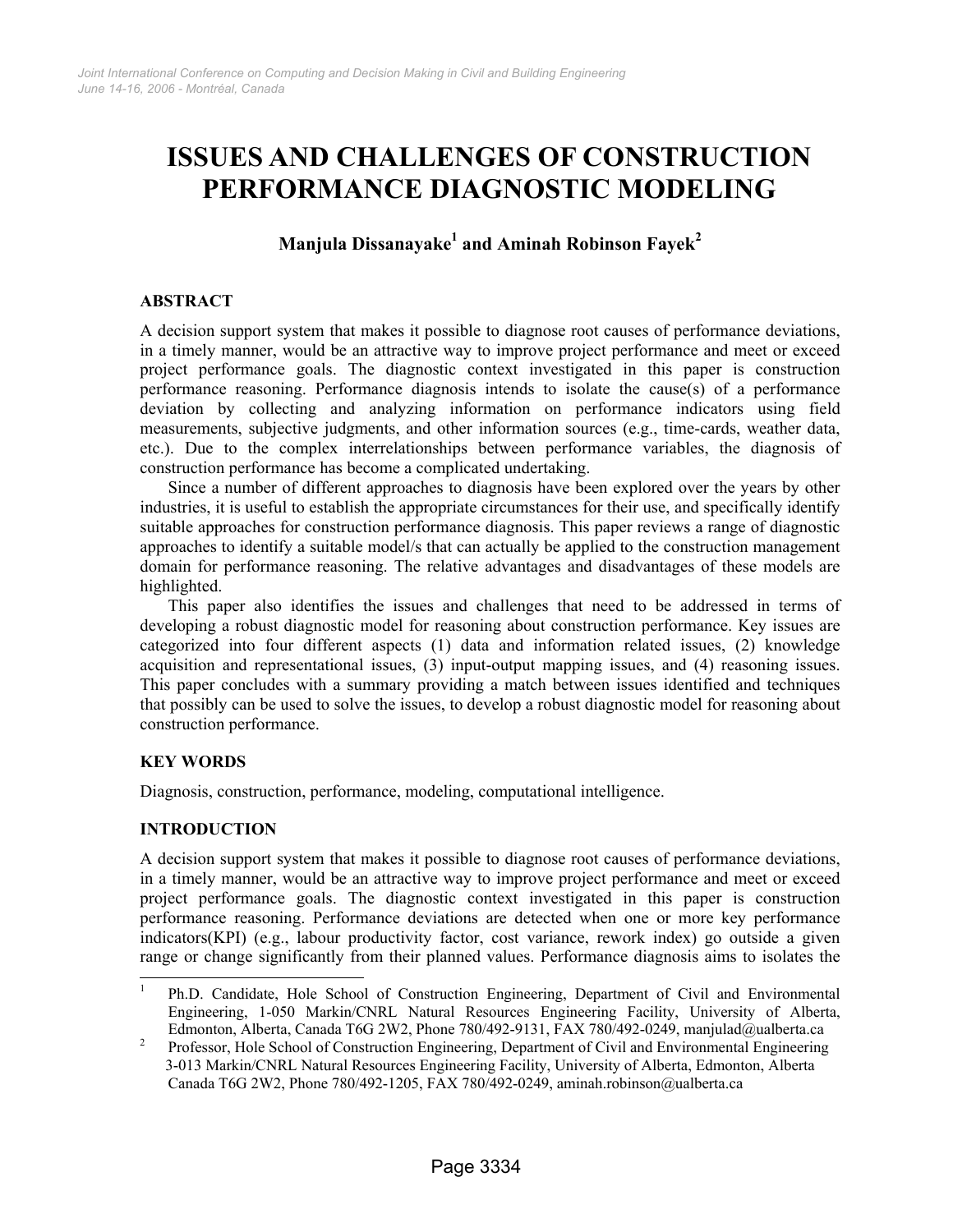cause(s) of a performance deviation, by collecting and analyzing information on performance indicators using field measurements, subjective judgments, and other information sources (e.g., timecards, weather data etc.). Often, diagnosis is performed by a construction manager, and it is an important function of construction project control. A decision support system that makes it possible to diagnose root causes of performance deviations, in a timely manner, would be an attractive way to improve project performance and meet or exceed project performance goals.

A sample construction performance diagnostic problem scenario is given below:

*"Yesterday's Labour productivity performance (measured as earned vs. actual man-*

*hours) of structural steel erection is low (e.g. 0.65)." Why?* 

Identifying relevent causes to such a performance deviation, in a timely manner, is a key task of construction project control. However, due to the complex dynamic nature of construction projects, the diagnosis of construction performance has become a complicated undertaking. Maloney (1990) reported that it is crucial to respond promptly to evidence of poor performance and take corrective actions to eliminate its causes. According to Maloney (1990), there are two key factors that hinder construction managers (CM) from taking actions in a timely manner: (1) The CM's extremely demanding schedule of routine work, and (2) the short duration of activities and/or construction projects. Maloney proposed a performance analysis framework that guides an individual through a flowchart, which analyzes causes of unacceptable performance. Although it has been identified that speedy response to evidence of poor performance is required, Maloney's framework does not provide a quick response. Instead, it requires an individual to go through the entire process, repetitively, and it also does not facilitate identifying the root causes of the problem. In a comprehensive review of construction performance models, Li et al. (2005) identified that there is no "definitive model for either predicting or explaining performance; most of the models described are more research than practice oriented; and, strong consensus as to the most important factors to use, what their definition should be, how best to express outcomes for them, or what the relationship amongst factors is, if any".

A number of different approaches to diagnosis have been explored over the years by other research communities, mainly in the chemical and power industries (e.g., Corea et al. 1992; Sugeno and Yasukawa 1993), where definitive process models comprised of physical and readily measurable variables exist. It is useful to establish the appropriate circumstances for their use, and specifically identify suitable approach for construction performance diagnosis. Rest of this paper is organized into three sections. The following section reviews a range of diagnosis techniques to identify a suitable model/s that can actually be applied to the construction management domain for performance diagnostic reasoning. It will be followed by a discussion on key issues and challenges of construction performance modeling. A summary providing a match between issues identified and techniques that can be used to solve the issues, to develop a robust diagnostic model for reasoning about construction performance, concludes the paper.

#### **DIAGNOSIS TECHNIQUES: A REVIEW**

Over the last two decades, diagnosis has been an active area of research, where a larger part of the work has been concerned with the diagnosis of man-made artifacts such as electronic devices or with medical diagnosis. A comprehensive review of literature suggests that different diagnosis techniques can be categorized into four; (1) control theory approach, (2) Artificial Intelligence approach, (3) Computational intelligence approach, and (4) hybrid approach. Figure 1 graphically illustrates the taxonomy of these diagnostic techniques.

In control theory, the diagnostic model is numerical, generally represented as a set of differential algebraic equations. The anomaly detection and cause identification is performed using a specification of the different failure modes (problem scenarios) of the system along with a description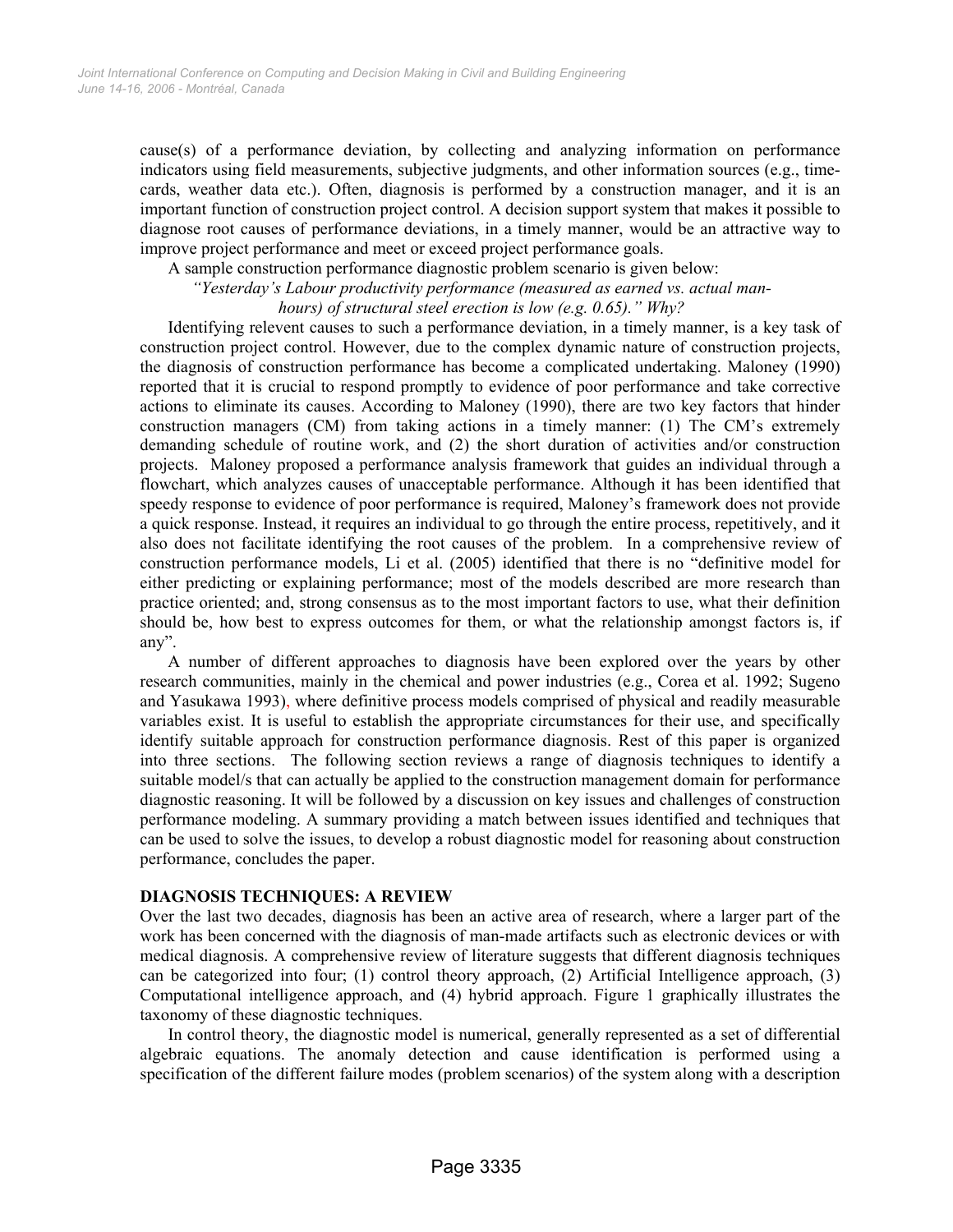of how these problems are manifested within the behavior of the system (Clancy 1998). A strictly numerical representation of the construction performance problem is not possible due to the nature of the construction work in a dynamic, uncontrolled and labor intensive manner with numerous interacting qualitative and quantitative variables. Furthermore, due to the dynamic nature (i.e., changing state of the measurable parameters at every step of time) of performance factors, specifying all of the possible problem scenarios that may be encountered becomes impractical.



Figure 1. Taxonomy of different diagnostic techniques

In contrast, an artificial intelligence (AI) approach considers diagnosis as a reasoning process and tries to reproduce human reasoning (Gentil et al. 2004). Several AI diagnostic techniques are available, such as rule-based reasoning (e.g. (Chou et al. 1994)), case-based reasoning (e.g., Sharma and Sleeman 1993), and model-based reasoning (e.g. Clancy 1998).

In rule-based systems, the empirical information and experience is encoded in the form of rules which generally take the form "IF symptom(s) THEN diagnose(s)." Overall, rule-based diagnosis is only feasible for problems for which any and all knowledge in the problem area can be written in the form of if-then rules, and for which the problem area is not large. Depending on the problem, it may require hundreds, or even thousands of rules. If there are too many rules, the system can become difficult to maintain. Furthermore, the difficulty of acquiring the knowledge to build the rule-base, known as the knowledge acquisition bottleneck, is the main limitation of this approach.

Case-based reasoning (CBR) is a powerful approach when much experimental data describing faults/deviations are available. A case-based reasoner works by matching new problems to "cases" from a historical database and then adapting successful solutions from the past to current situations. The most challenging part of implementing a CBR model is the capturing of historical information to form the cases. In other words, CBR also suffers from the impact of the knowledge acquisition bottleneck. In construction, however, historical information related to construction performance indicators and related variables are available. If a systematic methodology to collect data in the form of input-output pairs is employed, the CBR approach can be a viable approach to assist construction performance modeling.

Model-based diagnosis, also referred to as consistency-based diagnosis (Reiter 1987) provides an alternative "implicit behavioral approach" to system modeling. They are appropriate when an abstraction of the quantitative modeling is sought in order to facilitate interaction with a human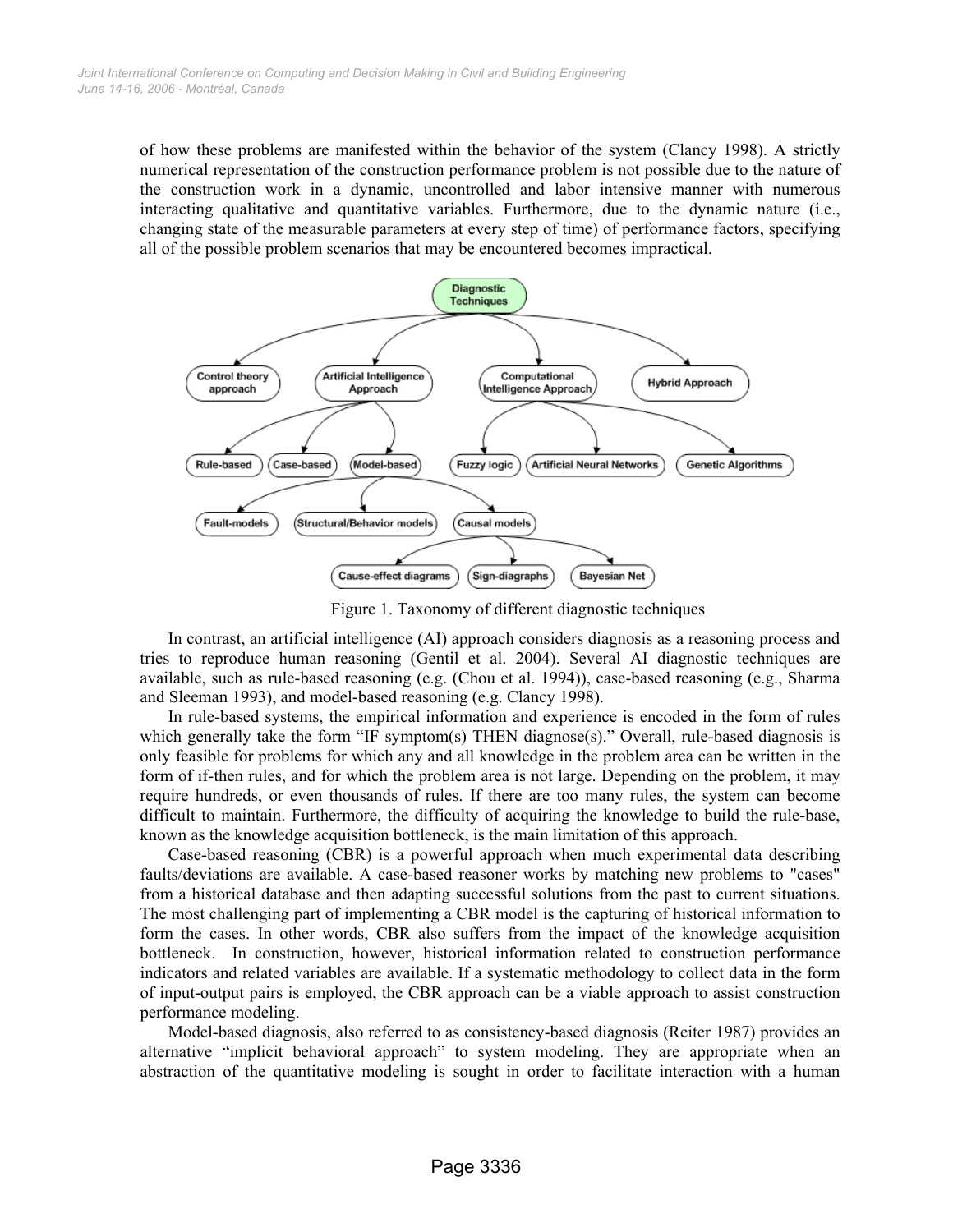reasoner. Poole (1992) identifies two extremes of the model-based diagnostic problem: (1) consistency-based approach where normal-operation-oriented diagnosis is carried out based on the knowledge about how components are structured and work normally, (2) adductive approach, where abnormal-operation-oriented diagnosis is carried out using knowledge about how the components are affected by some specific faults.

Fault models (or fault dictionaries) anticipates the type of faults that may occur, and only model these. Model simulation provides a list of fault/symptom pairs, which produce the fault dictionary. According to Fenton (2001a) this method has primarily been applied to the diagnosis of digital circuits. In contrast, models based on structure and behaviour (e.g., (Davis 1984)) models a correct behaviour. "The structure representation lists all the components and interconnections within the modeled system. The behaviour representation describes the correct behaviour pattern for each component. Both representations are often created using logical formulae, such as first order predicate calculus" (Fenton et al. 2001b).

Causal modeling (e.g., Gentil et al. 2004) is another AI diagnostic approach that focuses on representing qualitative knowledge. As cited in (Rasmussen 1993), " diagnostic judgment implies the perception of a causal relation between a state, an action, and the ultimate effect, as related to the current objective". Causal reasoning is an important approach in the diagnostic task. Causal graphbased diagnosis is appropriate where it is usually difficult and costly to develop precise mathematical models. Cause-effect diagrams (Ishikawa 1985), influence graphs (e.g., Gentil et al. 2004) and Bayesian networks (e.g.,Kirsch 1993) are few categories of causal models that found applications in diagnosis. Moselhi et al. (2004) proposed a construction performance diagnostic method based on predefined causal models, however the use of causal model concept is limited to show the relationship between quantitative performance indicators.

Cause-effect diagrams, otherwise known as fishbone diagrams, are very useful in analyzing and describing cause and effect relations in a qualitative way. In a pilot study to identify and classify causes of construction field rework, Fayek et al. (2004) used cause-effect diagrams as the framework for diagnosing causes of field rework, with the assistance of field construction personnel's input. The required extent of manual user input and the subjective nature of assessments restrict the feasibility of this approach for daily performance diagnosis on large-scale projects.

Influence graphs are another type of causal approach to reasoning about the way in which normal or abnormal changes propagate. The graph nodes represent the system variables; the directed arcs symbolize the relations among variables. Relations can be quantitative or qualitative. The simplest influence graph is the signed diagraph (SGD) where relations are represented by signs: "+" or "-". Iri et al. (1980) used SGD as the basic data structure for diagnosis. According to Gentil et al.(2004), over the years, this approach has been considerably enhanced, for example, Yu and Lee(1991) symbolized the variables as fuzzy sets to incorporate the continuous nature of the variables.

In Bayesian networks, entities are defined probabilistically, using prior knowledge and statistical data, in acyclic graphs where nodes are random variables and relationships between them are represented by arcs. Even though the concepts (or variables) can be represented more easily than by using rules, the knowledge acquisition bottleneck is a primary shortcoming. McCabe et al (2001) used Bayesian networks to assess productivity of construction operations. However, in most of the real-life problem scenarios, uncertainties encountered cannot be described exclusively by statistical means.

Diagnostic systems based on Computational Intelligence (CI) tools such as fuzzy sets (Zadeh 1965), artificial neural networks (ANN) (Meireles et al. 2003), and genetic algorithms (GA) (Holland 1975) are emerging as more realistic approaches due to their unique characteristics. Fuzzy set theory based diagnostic systems provide a good alternative for reasoning under uncertainty (e.g., (Dexter 1995; Sauter et al. 1994)). These systems are becoming popular because they provide human-like and intuitive ways of representing and reasoning with incomplete and imprecise information. However,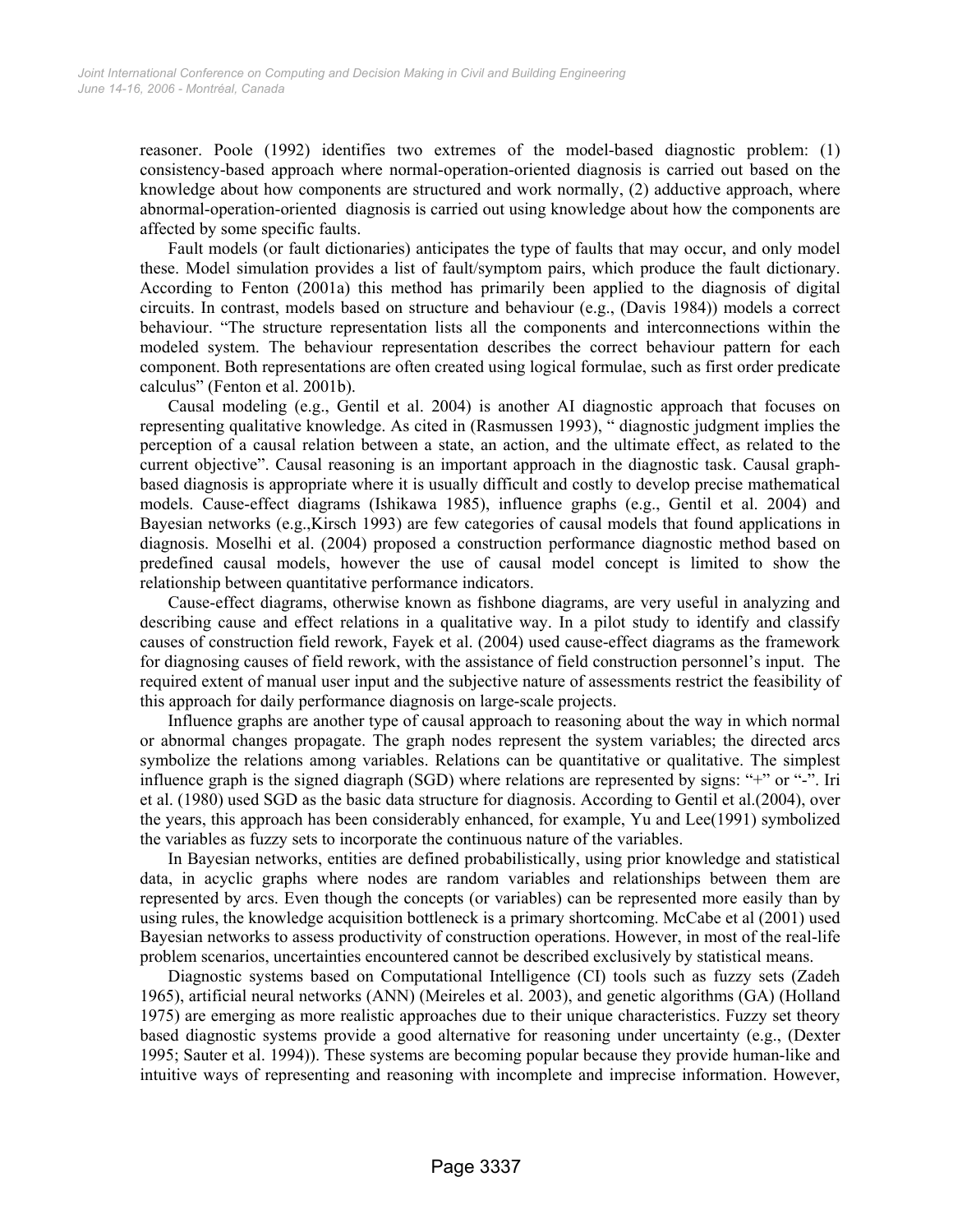fuzzy logic based systems do not have the ability to learn from experience (previous cases). In contrast, diagnostic systems based on Artificial Neural Networks (e.g., (Maki and Loparo 1997; Sorsa et al. 1991)) exploit self-learning capabilities using historical data. Additionally, ANN based systems provide a mathematical tool for modeling dynamic nonlinear relationships. The primary shortcoming of ANN systems is that they need significant amount historical quantitative data for their training.

As described above, each individual technique has its own advantages and disadvantages. Hybrid solutions can significantly enhance the robustness of a diagnostic system by capitalizing on the advantages of combing supplementary techniques. For example, Breese et al. (1996) combined casebased reasoning and Bayesian networks for diagnosis and troubleshooting applications, while Ariton et al. (1999)used a fuzzy-neuro architecture for modular fault isolation in complex systems. Liu and Yan (1997) combined fuzzy logic, neural networks and case-based reasoning to develop a system for diagnosing symptoms in electronic systems.

The selection of the appropriate technique or a hybrid combination of several techniques depends primarily on the diagnostic problem at hand. Each problem domain has its distinctiveness in terms of availability of data, problem complexity, dynamic nature, and so on. Hence, the following section provides a detailed discussion on the issues and challenges of developing robust construction performance models, with the intention of assisting in the selection of an appropriate diagnostic technique(s) for explaining construction performance.

# **ISSUES AND CHALLENGES**

This section describes a list of key issues that need to be addressed in order to develop robust construction performance diagnostic models. These issues are categorized into four different areas: (1) data and information related issues, (2) knowledge acquisition and representational issues, (3) modeling issues, and (4) reasoning issues. Key challenges are identified, and prerequisites and desired properties of a diagnostic model are identified. Table 1 provides a summary of the issues and their challenges. Each issue is detailed further in this section.

#### **DATA AND INFORMATION-RELATED ISSUES**

Establishing practical and economical data collection procedures have a significant impact on the successful implementation of a diagnostic model. A contractor should be able to collect (daily) data on the values of the variables at the individual project/activity level, either in quantitative or qualitative form. Current information management systems available to contractors are limited to storing quantitative information compared to qualitative information (e.g., the complexity of a task, the level of site congestion). This is mainly due to a lack (or absence) of systematic procedures to collect and process, and store qualitative data. However, both qualitative and categorical variables play a major role in construction performance. Hence, any robust diagnostic tool should be able to utilize both quantitative and qualitative information.

Achieving planned performance depends on establishing planned conditions of factors that affect performance. A formal procedure is required in order to derive planned values from different sources such as, the master schedule, manpower estimates, past project records, and industry standards (handbooks).

The vast majority of the information related to construction performance modeling is characterized by uncertainty. Identifying the nature of uncertainty is crucial in selecting appropriate methods to manage it effectively and even use it profitably. Two kinds of uncertainty are encountered in construction performance modeling, ambiguity and vagueness. Ambiguity can be caused by the presence of random variables or approximate estimates. Vagueness arises from "a lack of precision (whose boundaries are not sharply defined) or a lack of understanding of an event, a proposition, a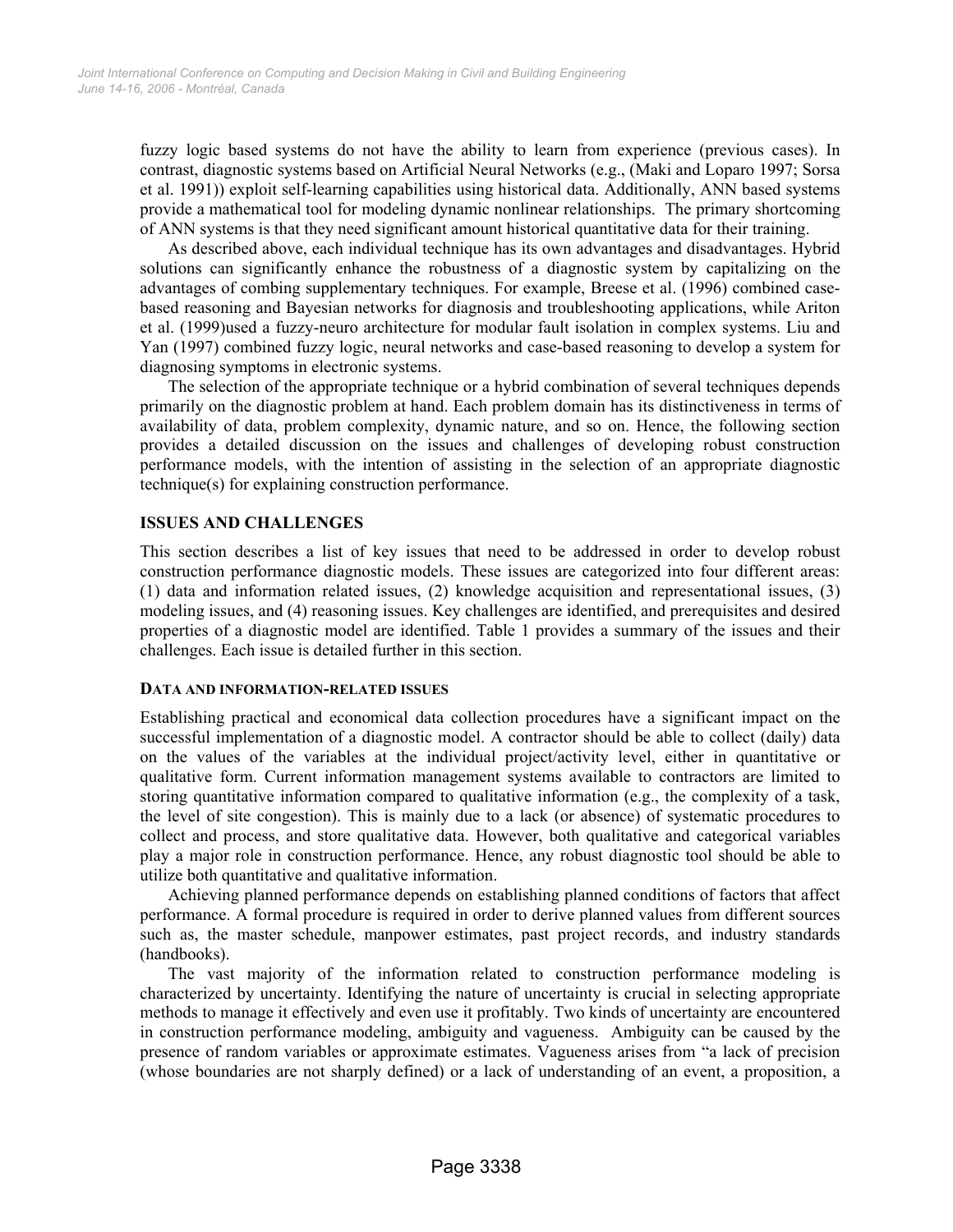value, or a system (Ayyub 1991)". Vagueness can result from (1) qualitative (instead quantitative) information, (2) incomplete or vague expert knowledge, and (3) subjectivity in the information obtained from an expert. As an example, the suitability of a particular crane to hoist a pipe spool can be assessed by a crane operator as "fairly good". A robust diagnostic system should be able to represent and manipulate vagueness and statistical uncertainties.

| <b>Issues</b>                                 | <b>Challenges</b>                                                                          | <b>Properties/Prerequisites of a Diagnostic Model</b>                                                                              |
|-----------------------------------------------|--------------------------------------------------------------------------------------------|------------------------------------------------------------------------------------------------------------------------------------|
| Data and information<br>related issues        | Field data collection and<br>reporting                                                     | Practical and economical data collection<br>procedures to capture both quantitative and<br>qualitative data.                       |
|                                               | Establishing normal functional<br>parameters (performance<br>baselines)                    | A formal procedure needs to be established to<br>derive planned values from different sources.                                     |
|                                               | Uncertainty in data                                                                        | Ability to compute with incomplete, qualitative,<br>and subjective data.                                                           |
| Knowledge acquisition<br>and representational | Non-verifiability of critical<br>causal factors                                            | Ability to use expert (causal) knowledge                                                                                           |
| issues                                        | Incompleteness in the relation<br>between key performance<br>indicators and related causes | Ability to determine the strength of causal factors<br>using historical data                                                       |
| Modeling issues                               | Complex non-linear system                                                                  | Non-linear modeling capability                                                                                                     |
|                                               | Capturing dynamics                                                                         | Adaptability via learning from past data                                                                                           |
|                                               | Model transparency                                                                         | Explanation capability of the model                                                                                                |
| Reasoning issues                              | Identification of multiple root<br>causes                                                  | Identifying the significance of each causal factor in<br>cases where multiple factors contributed to the<br>performance deviation. |
|                                               | Identifying contributing vs,<br>counteracting factors                                      | Identifying whether a certain causal factor is<br>contributing towards or counteracting performance.                               |
|                                               | Different levels of abstraction                                                            | Reasoning at multiple levels of abstraction.                                                                                       |

Table 1. Issues and Challenges of Construction Performance Diagnostic Models

Additionally, it is noteworthy to highlight the fact that obtaining a dataset with reasonable accuracy is challenging in construction. Incomplete and imprecise data due to measurement uncertainties and approximation are common. Thus it is always preferable to have a less data-hungry approach for diagnostic modeling in construction.

#### **KNOWLEDGE ACQUISITION AND REPRESENTATION ISSUES**

Due to the absence of explicit mathematical relationships between performance factors, experts' (domain) knowledge has to be exploited to identify the possible causes of performance deviations in construction. In other words, experts' mental models (causal maps) of the problem scenarios have to be used as the first step in identifying possible causal relationships. Based on construction managers' expertise, a representation of the behavior of the performance indicator in causal terms is very effective in describing complex phenomena, such as construction labor productivity deviation. In addition, since the majority of variables are qualitative, subjective measurement of each variable in predefined time intervals (e.g., daily) is also required for effective diagnosis.

Complex relationships between performance factors frequently exceed the construction managers' ability to conceptually identify causal relationships amongst them. Normally, there can be more than a handful of factors that can cause a given observation of deviation (e.g., low productivity).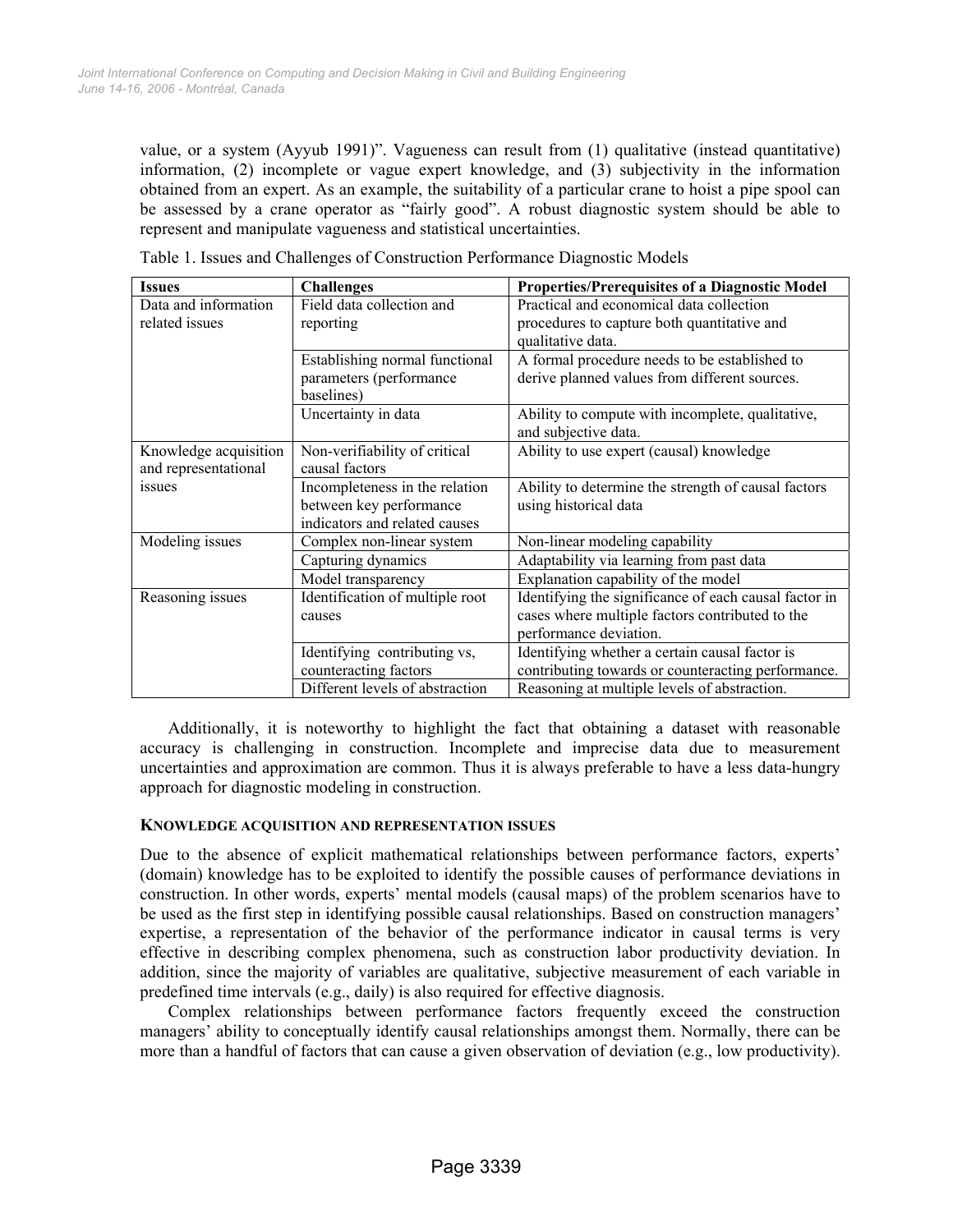Judging the degree of relatedness (contribution) of each factor is always challenging, especially due to the dynamic nature of construction projects.

Hence, domain expert knowledge (from those who have had years of experience working in construction) has to be acquired and presented in a way that enables a system to utilize the knowledge for its reasoning tasks. Generally in construction, front line supervisors (i.e. foremen) have a comprehensive knowledge of activities they supervise; accordingly eliciting the knowledge from frontline supervisors to identify plausible causes of performance deviations related to the activities they supervise is a viable option. One expert or a number of experts can be utilized as the primary source of domain expertise. McGraw and Warbison-Briggs (1989) identified four primary problems with knowledge acquisition from a single expert: (1) difficulty in allocating adequate time by an "already-busy" individual; (2) problems caused by different biases of human experts; (3) limitation to a single line of reasoning; and (4) incomplete domain expertise (the available knowledge in many practical situations is often incomplete and imprecise). In contrast, even though multiple experts can create a synergy, the involvement of multiple experts increases the complexity of the knowledge acquisition process. This is mainly due to the difficulty of merging each individual expert's knowledge structures into one group knowledge structure. Therefore a systematic procedure is required to combine multiple experts knowledge to make the diagnostic process efficient.

#### **MODELING ISSUES**

Successful diagnostic modeling requires a close match between the diagnostic model and the true underlying problem scenario associated with the model. Generally in construction, obtaining a quality dataset that can be used for input-output mapping is limited; hence the diagnostic models should have the capability to model with limited amounts of data. Additionally, following key modeling issues need to be addressed as well. Identifying the underlying dynamics of construction performance is extremely challenging due to complex nonlinear behavior of the causal relationships among variables. As shown in Figure 2, most of the construction performance indicators and related factors display the characteristics of a nonlinear system. Thus modeling for construction performance requires a methodology that is capable of mapping these complex nonlinear systems. Note that in the Figure 2, the variation is calculated by taking the difference between daily value and average value.



Figure.2. Example of non-linear behavior of performance variables (Temperature, Precipitation and number of modules in progress variation)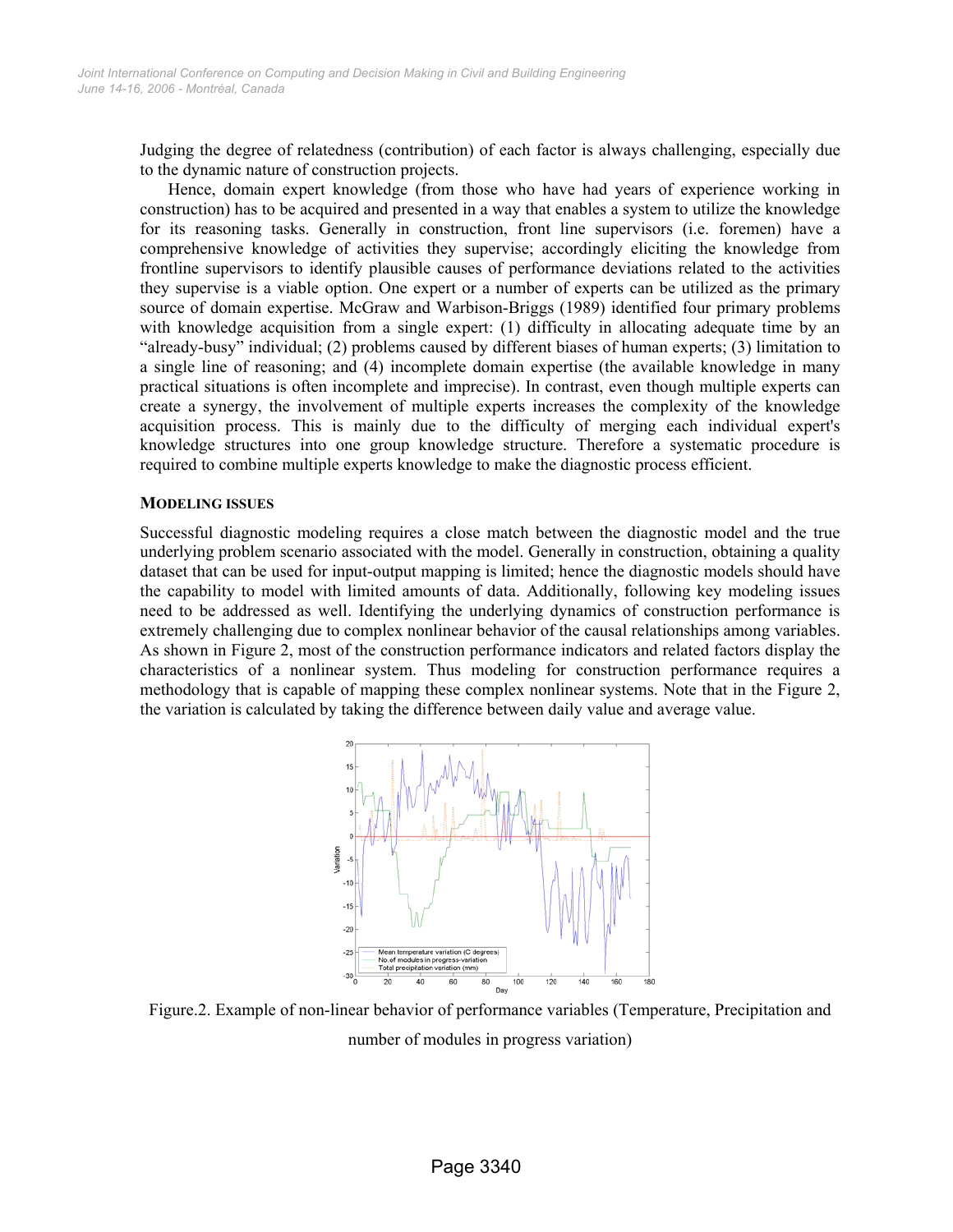# **REASONING ISSUES**

In addition to the above issues, construction performance diagnosis reasoning involves addressing a number of reasoning issues as follows:

- 1. Identification of multiple root causes: The most likely cause of a deviation can not be determined by looking at its immediate cause in isolation, since it generally depends on the relative strength of multiple of causes that occur simultaneously. Most construction performance diagnostic problems have multiple root causes; hence, identifying the significance (i.e., relative contribution) of each cause is important, so that corrective actions can be prioritized accordingly. Complex interrelationships between factors make it difficult to identify their individual impact on performance.
- 2. Identifying contributing vs. counteracting factors: Diagnostic models should have the ability to differentiate and identify contributing vs. counteracting factors during the course of inference. For example, low hydro-testing productivity may occur mainly because of {lack of supervision, high precipitation} despite {below average workload, average pipe-fitters availability, and no rework hours}. It is also noteworthy to highlight the fact that the same cause can act as contributing as well as counteracting cause, depending on the its activation status. For example, both low and high temperature variation can possibly impact labour productivity negatively, while average temperature can make the process efficient.
- 3. Issues related to different levels of abstraction: Another important issue of diagnostic modeling is the selection of an appropriate level of abstraction based on user requirements. Different stakeholders (e.g., client, construction managers, superintendents, and foremen) demand different perspectives (such as project level, work package, activity, and so on) on the same issue. Hence data must be clustered into multiple groups to represent the hierarchical structure of a problem scenario. One of the key challenges here is how to aggregate information (both objective and subjective). A robust diagnostic model, therefore, should not only possess capabilities to process subjective information, but also aggregate subjective data to provide meaningful representation at different levels of abstraction.

# **SUMMARY**

All of above issues suggest that implementing a performance diagnostic reasoning system is nontrivial. In an attempt to deal with the above key diagnostic modeling issues, characteristic properties of different techniques discussed above are compared, as shown in Table 2.

|   | <b>Key Modeling Issues</b>                                         | <b>Possible Solution(s)</b>        |
|---|--------------------------------------------------------------------|------------------------------------|
|   | Computing with incomplete, approximate and qualitative data        | Fuzzy Set theory                   |
| 2 | Uuncertainty modeling casued by vagueness                          | Fuzzy Set theory                   |
|   | Expert knowledge representation                                    | Rule based approach,               |
|   |                                                                    | Causal models                      |
| 4 | Non-linear and dynamic system modeling capability                  | Artificial Neural Networks (ANN)   |
|   | Learning from previous data/                                       | Case-base reasoning approach (CBR) |
|   | adaptive capability                                                | Artificial Neural Networks (ANN)   |
| 6 | Identification of Multiple root cause and relative significance of | Artificial Neural Networks (ANN)   |
|   | each cause                                                         |                                    |
|   | Identifying contributing vs. counteracting causes                  | Fuzzy Sets (membership functions)  |

Table 2. Key Modeling Issues and Possible Solutions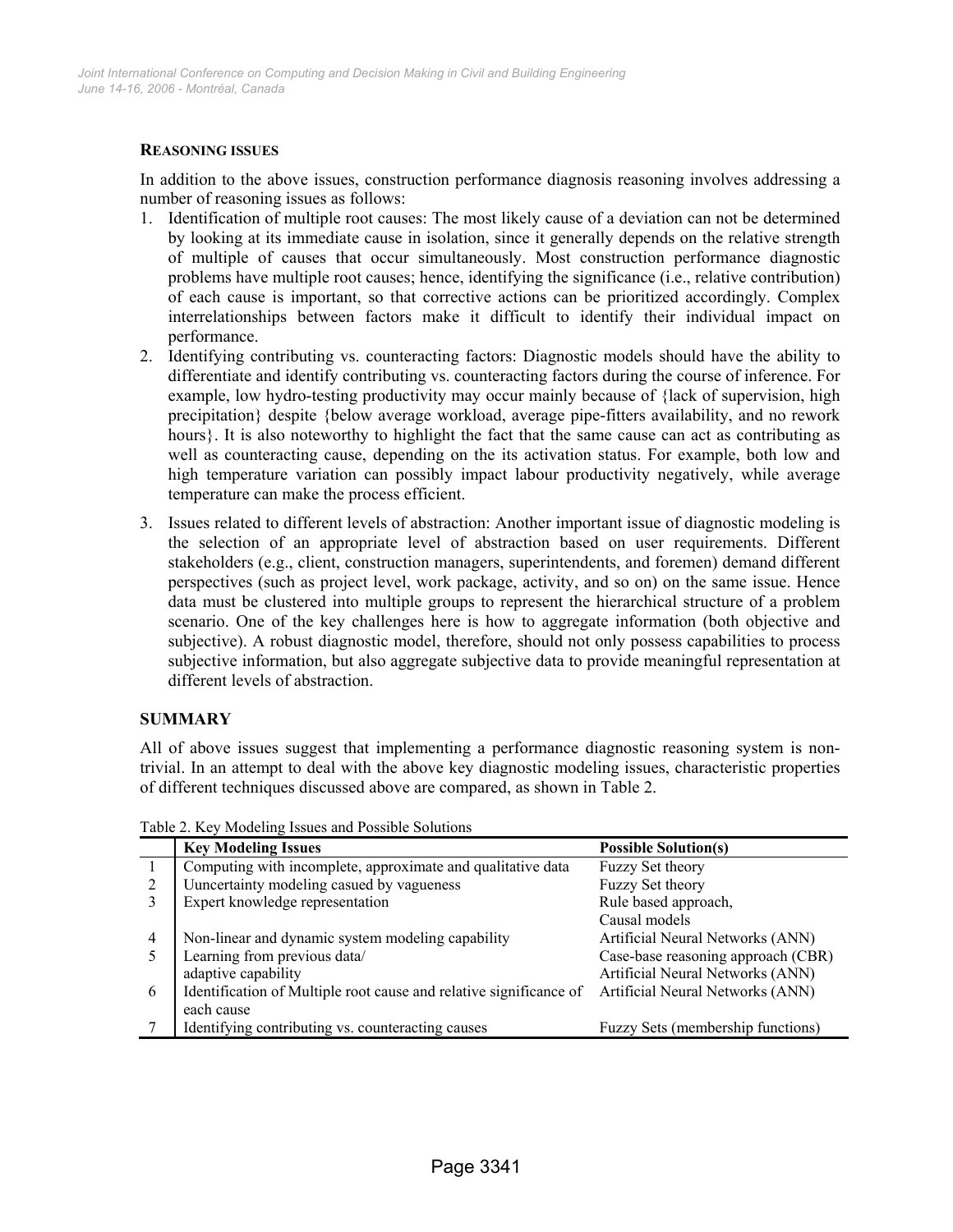Based on the above summary, it can be concluded that a single technique does not solve all of the issues identified in construction performance diagnosis. Fuzzy set theory can be used to compute with incomplete, approximate and qualitative data, to manage uncertainty caused by vagueness, and identify contributing vs. counteracting causes. Causal models can be used to represent expert knowledge while, ANNs can be used to capture the nonlinearity and identify the significance of multiple root causes. Case-base reasoning approaches and ANNs can be used to learn from previous data.

Currently research are underway to develop a robust construction performance diagnostic model using fuzzy-neural networks that combines fuzzy sets (using fuzzy neurons), artificial neural networks, and case-base reasoning approaches.

#### **ACKNOWLEDGMENTS**

The authors would like to acknowledge the financial support for this research by the Natural Sciences and Engineering Research Council of Canada under the grant NSERC STPGP 257798.

# **REFERENCES**

Ariton, V., and Bumbaru, S. (1999). "A fuzzy-neuro architecture for modular fault isolation in complex systems." *Neural Information Processing, 1999.Proceedings.ICONIP '99.6th International Conference on, 765-*770.

Ayyub, B. M. (1991). "Systems framework for fuzzy sets in civil engineering." *Fuzzy Sets Syst.,* 40(3), 491-508.

Breese, J. S., and Heckerman, D. (1996). "Decision-theoretic case-based reasoning." *Systems, Man and Cybernetics, Part A, IEEE Transactions on,* 26(6), 838-842.

Chou, G., Lee, K., and Chao, H. (1994). "The development of a thermal performance diagnostics expert system for nuclear power plant." *IEEE Transactions on Nuclear Science,* 41(5), 1729-1735.

Clancy, D. J. (1998). "Qualitative, model-based diagnosis of complex physical devices." *Systems, Man, and Cybernetics, 1998.1998 IEEE International Conference on,* 3012-3019.

Corea, R., Tham, M. T., and Morris, A. J. (1992). "Modelling for intelligent fault diagnosis-integrating numerical and qualitative techniques." 2/1-2/4.

Davis, R. (1984). "Diagnostic Reasoning Based on Structure and Behavior, , 24: 347---410, 1984." *Artificial Intelligence,* 24(3), 237-410.

Dexter, A. L. (1995). "Fuzzy model based fault diagnosis." *Control Theory and Applications, IEE Proceedings- ,* 142(6), 545-550.

Fayek, A. R., Dissanayake, M., and Campero, O. (2004). "Developing a standard methodology for measuring and classifying construction field rework." *Can. J. Civ. Eng,* 31(6), 1077-1089.

Fenton, B., McGinnity, T. M., and Maguire, L. P. (2001a). "Whither AI in test and diagnosis?" *AUTOTESTCON Proceedings, 2001.IEEE Systems Readiness Technology Conference,* 333-351.

Fenton, W. G., McGinnity, T. M., and Maguire, L. P. (2001b). "Fault diagnosis of electronic systems using intelligent techniques: a review." *Systems, Man and Cybernetics, Part C, IEEE Transactions on,* 31(3), 269- 281.

Gentil, S., Montmain, J., and Combastel, C. (2004). "Combining FDI and AI approaches within causal-modelbased diagnosis." *Systems, Man and Cybernetics, Part B, IEEE Transactions on,* 34(5), 2207-2221.

Holland, J. H. (1975). *Adaptation in Natural and Artificial Systems: An Introductory Analysis with Applications to Biology, Control, and Artificial Intelligence.* The university of Michigan Press, Ann Arbor.